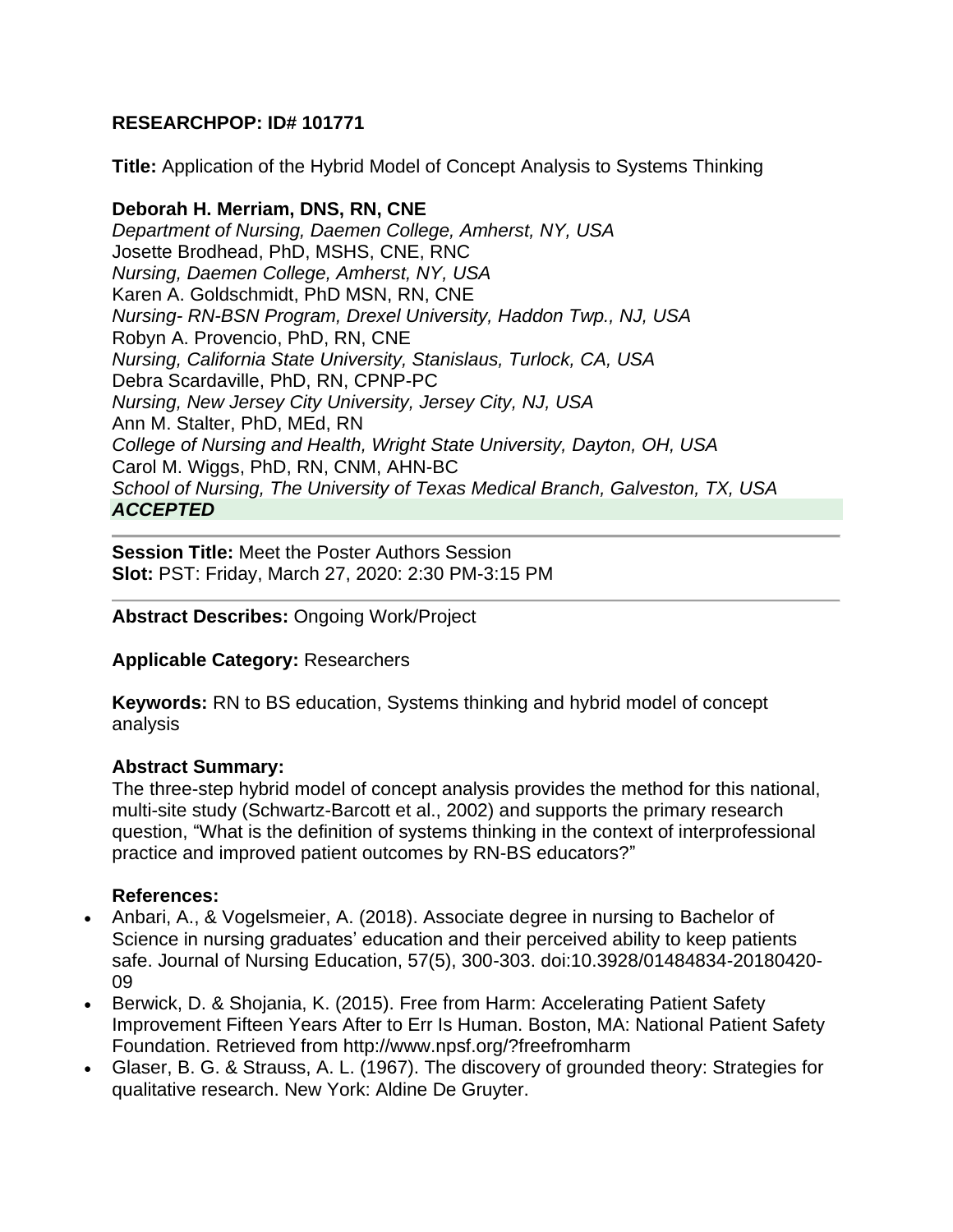- Kreitzer, M., Keskinocak, P., Coffey, D. & Klatt, M. (January 7, 2019). Utilizing a systems and designs thinking approach for improving well-being within health professions' education and health care. National Academy of Medicine. Retrieved from https://nam.edu/utilizing-a-systems-and-design-thinking-approach-for-improving-wellbeing-within-health-professions-education-and-health-care/
- Kreuger, R. (2002). Designing and Discussing Focus Group Interviews. Retrieved from https://www.eiu.edu/ihec/Krueger-FocusGroupInterviews.pdf
- Schwartz-Barcott, D., Patterson, B., Lusardi, P. & Farmer,B. (2002). From practice to theory: Tightening the link via three fieldwork strategies. Journal of Advanced Nursing,39(3), 281-289.
- Stalter, A., Philips, J., Ruggierio, J., Scardaville, D., Merriam, D., Dolansky, M…Winegardner, S. (2017). A concept analysis of systems thinking. Nursing Forum, 52(4), 323-330. doi: 10.1111/nuf.12196

# **Abstract Text:**

**Purpose:** The purpose of this study is to use the hybrid model of concept analysis (Schwartz-Barcott et al., 2002) to further develop the knowledge of systems thinking by linking it with the practice of teaching RN-BS students in order to enhance patient safety and improve patient outcomes. Baccalaureate prepared nurses have the ability to see the whole picture using systems thinking to enhance patient safety (Anbari & Vogelsmeier, 2018). This research combines theoretical and RN-BSN educator definitions of systems thinking. Systems thinking was previously defined by Stalter et al. (2017) as "*a process applied to individuals, teams, and organizations to impact cause and effect; where solutions to complex problems are accomplished through collaborative effort according to personal ability, with respect to improving components and the greater whole*" (p. 326). The use of systems thinking in healthcare, incorporates the interprofessional interactions and decisions in the problem-solving process (Kreitzer, Keskinocak, Coffey & Klatt, 2019). The use of a systems approach with interprofessional collaboration facilitates a more comprehensive and effective approach to patient safety and enhancing patient outcomes (Berwick & Shojania, 2015).

**Methods:** The three-step hybrid model of concept analysis provides the method for this national, multi-site study (Schwartz-Barcott et al., 2002) and supports the primary research question, "What is the definition of systems thinking in the context of interprofessional practice and improved patient outcomes by RN-BS educators?" Step one, the theoretical foundation, was a concept analysis of systems thinking in the context of interprofessional practice and improved patient outcomes. In step two, the fieldwork portion, participants were recruited at the International Quality and Safety Education for Nurses (QSEN) Forum 2019, via convenience and snowball sampling for participation in virtual focus groups. Inclusion criteria included currently teaching or directing an RN-BS program for at least two years. Focus groups using Kreuger's (2002) method were conducted to identify how systems thinking was defined, taught or cultivated. A description of the supporting culture for systems thinking, information on how RN-BS students' system thinking changed over time and how systems thinking was measured were solicited. The method of constant comparative data analysis was used